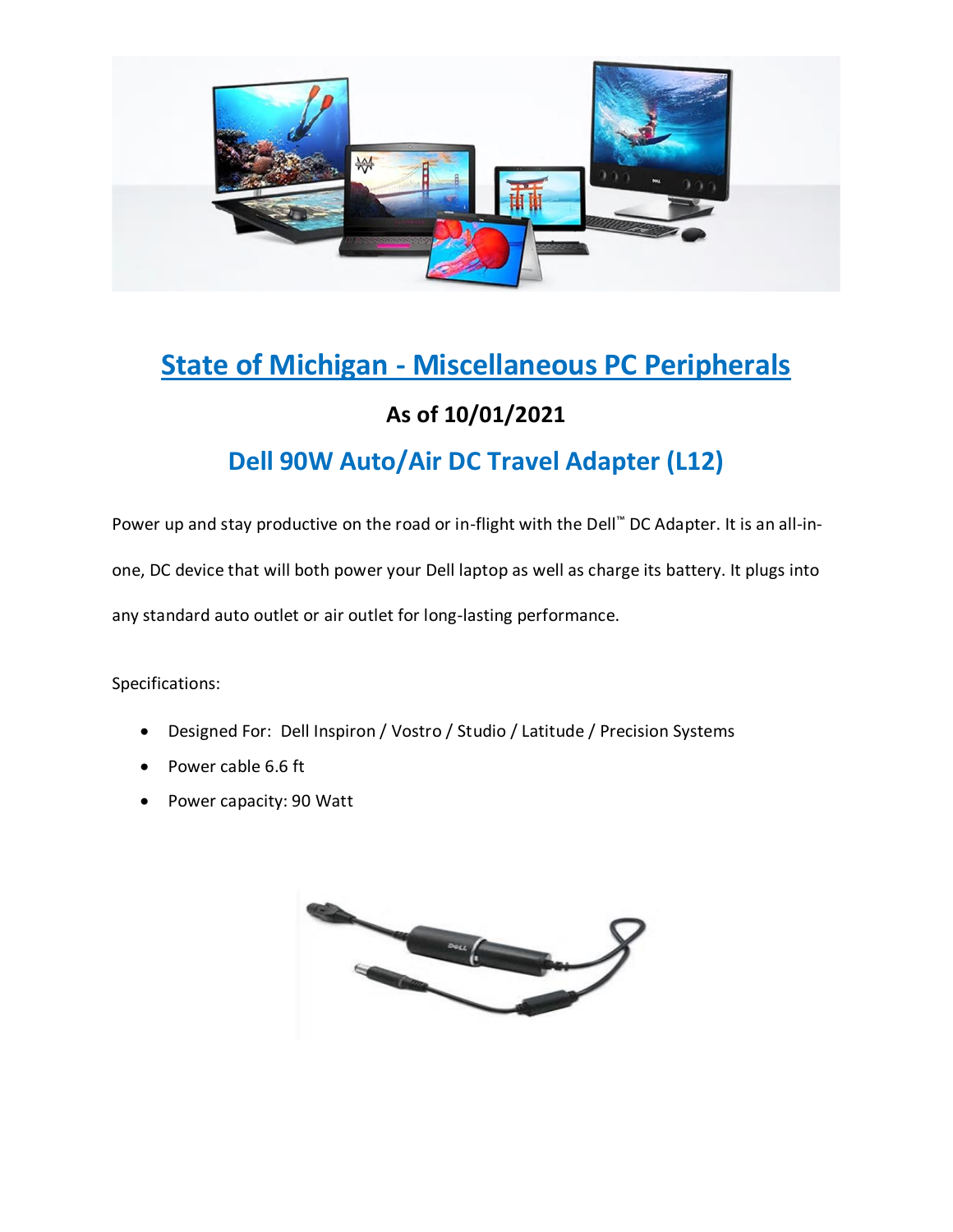### **Dell Dual Monitor Stand (D44)**

The dual monitor stand maximizes the benefits of two monitors by making it easier to toggle between applications. Stand has a cable organizer, and can tilt, swivel, rotate and height adjust. Installation is quick and easy.

- Recommended Usage: 2 LCD Displays
- Recommended Display Size 15"-24"
- Max Load Weight 65.9lbs
- Flat Panel Mount Interface 100 x 100mm, 75 x 75mm

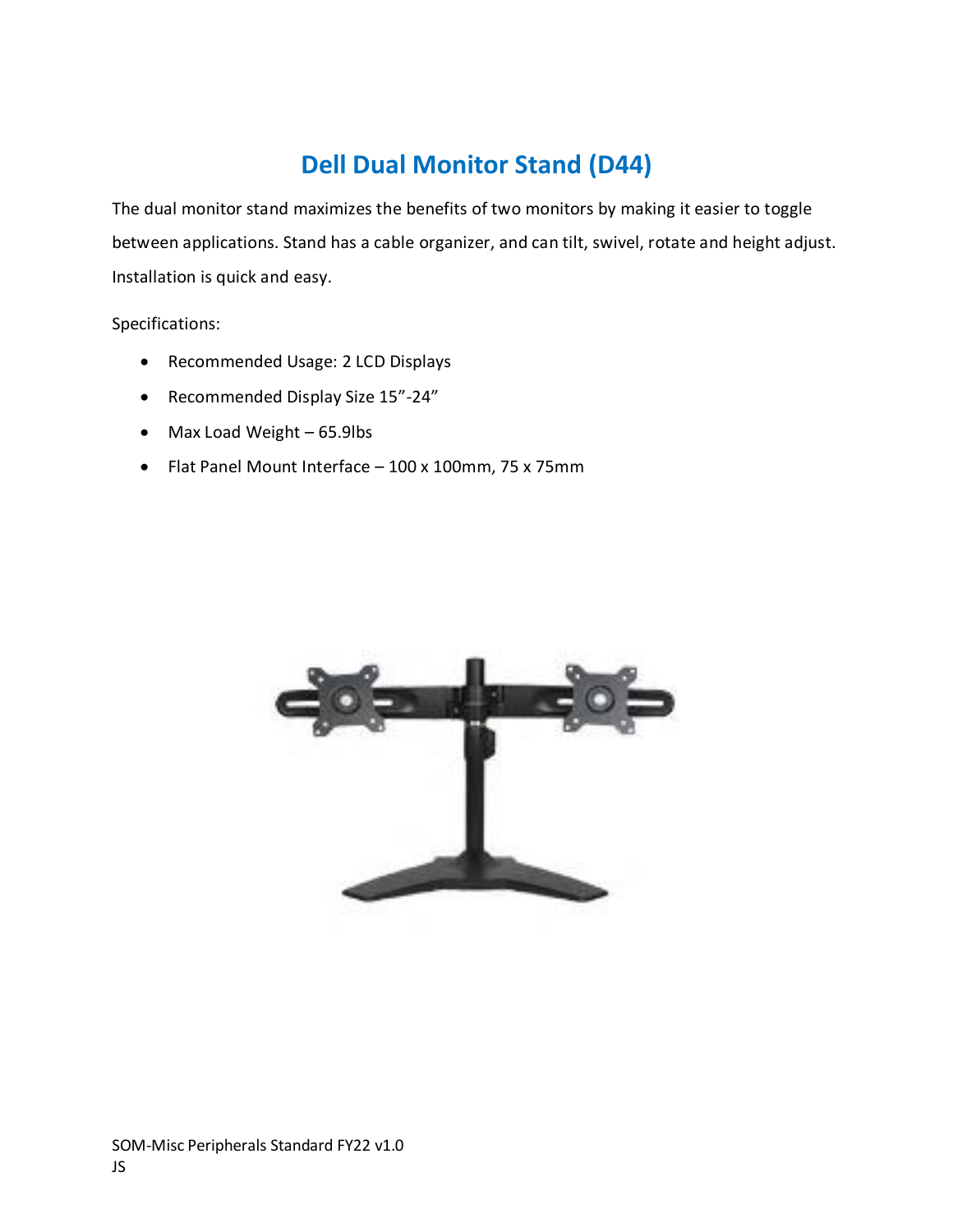## **Dell External DVD/RW (L96)**

The Dell External USB Slim DVD +/– RW Optical Drive is a plug and play disc burning and disc playing solution that you can use with a USB port.

- Interface USB 2.0
- Weight 7.05oz
- Dimensions 5.4 in x 5.7 in x 0.6 in